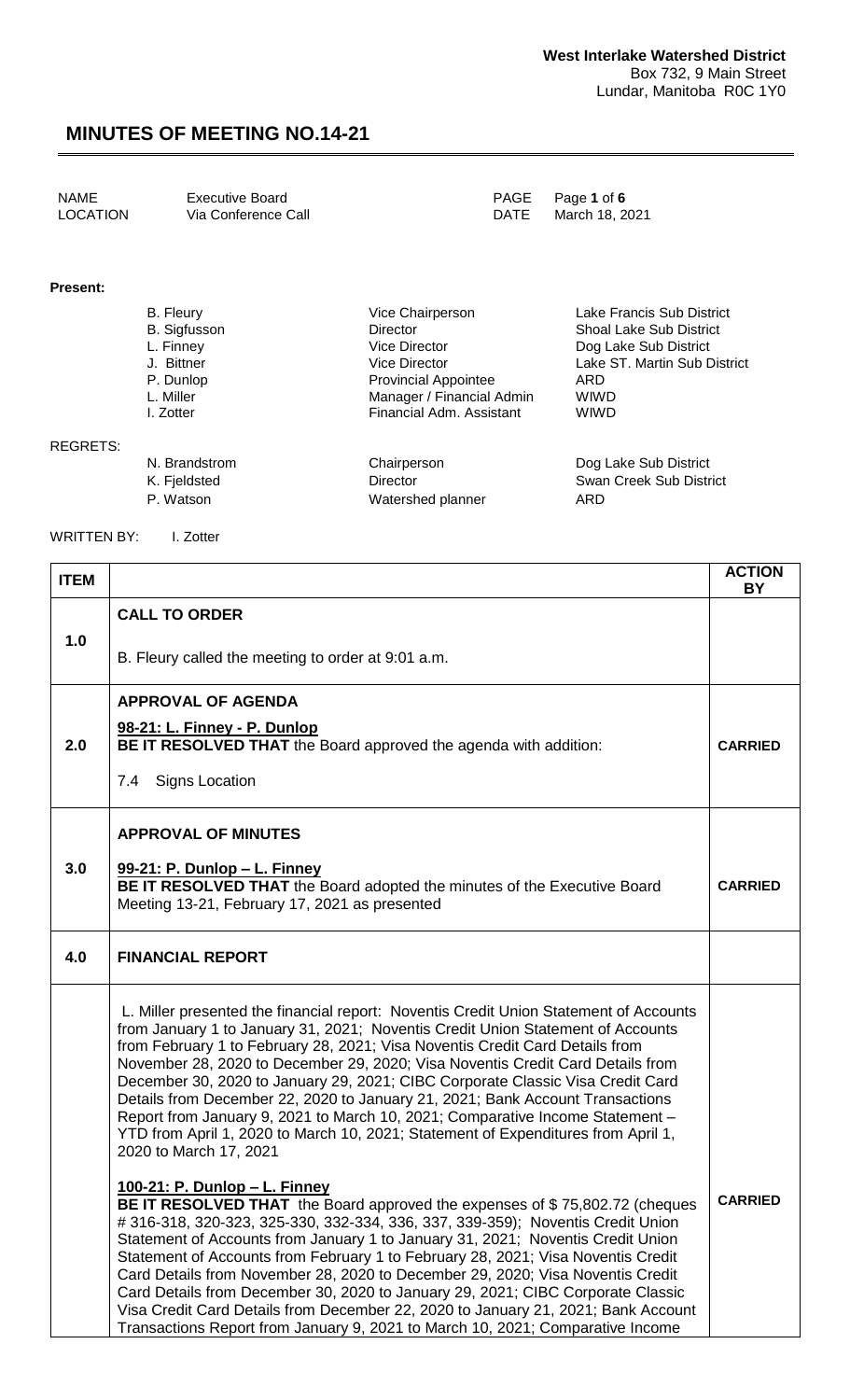| <b>NAME</b><br><b>LOCATION</b> | <b>Executive Board</b><br>PAGE<br>Page 2 of 6<br>Via Conference Call<br>March 18, 2021<br>DATE                                                                                                                                                                                                                                                                                                                                                                                                                                                                                                                                                                                                                    |                |
|--------------------------------|-------------------------------------------------------------------------------------------------------------------------------------------------------------------------------------------------------------------------------------------------------------------------------------------------------------------------------------------------------------------------------------------------------------------------------------------------------------------------------------------------------------------------------------------------------------------------------------------------------------------------------------------------------------------------------------------------------------------|----------------|
|                                | Statement - YTD from April 1, 2020 to March 10, 2021; Statement of Expenditures<br>from April 1, 2020 to March 17, 2021                                                                                                                                                                                                                                                                                                                                                                                                                                                                                                                                                                                           |                |
| 5.0                            | <b>SUB DISTRICT RECOMMENDATIONS</b><br>No recommendations were brought forward                                                                                                                                                                                                                                                                                                                                                                                                                                                                                                                                                                                                                                    |                |
| 6.0                            | <b>OLD BUSINESS</b>                                                                                                                                                                                                                                                                                                                                                                                                                                                                                                                                                                                                                                                                                               |                |
| 6.1                            | <b>Integrated Watershed Management plan (IWMP)</b><br><b>Tabled</b>                                                                                                                                                                                                                                                                                                                                                                                                                                                                                                                                                                                                                                               |                |
| 6.2                            | <b>Northwest Interlake IWMP</b><br><b>Tabled</b>                                                                                                                                                                                                                                                                                                                                                                                                                                                                                                                                                                                                                                                                  |                |
| 6.3                            | <b>Siglunes Project</b><br><b>Tabled</b>                                                                                                                                                                                                                                                                                                                                                                                                                                                                                                                                                                                                                                                                          |                |
| 6.4                            | <b>Policy</b><br>Tabled                                                                                                                                                                                                                                                                                                                                                                                                                                                                                                                                                                                                                                                                                           |                |
| 6.5                            | <b>Conservation Trust Fund / Cover Crops</b><br>Report will be submitted by April 30, 2021                                                                                                                                                                                                                                                                                                                                                                                                                                                                                                                                                                                                                        |                |
| 6.6                            | <b>GRowing Outcomes in Watershed (GROW)</b><br>Staff is preparing Agreement and Schedules A, B and C to be signed with producers.<br>The Board discussed proposed projects for the Upland Area Restoration. After the<br>discussion the Board decided to make one-time contribution towards Upland Area<br>Restoration Projects, which were reviewed and approved by the GROW Committee up<br>to date.<br><u> 101-21: P. Dunlop – L. Finney</u><br>BE IT RESOLVED THAT the Board approved to make a monetary contribution up to<br>\$ 10.00 per acre to subsidize the cost of seeding for the GROW Upland Area<br>Restoration Projects, previously approved by the GROW Committee during CROW<br>Meeting $# 7-21$ | <b>CARRIED</b> |
| 6.7                            | <b>Winter Watering System Applications</b><br>Two (2) Winter Off Site Watering System projects are in progress.                                                                                                                                                                                                                                                                                                                                                                                                                                                                                                                                                                                                   |                |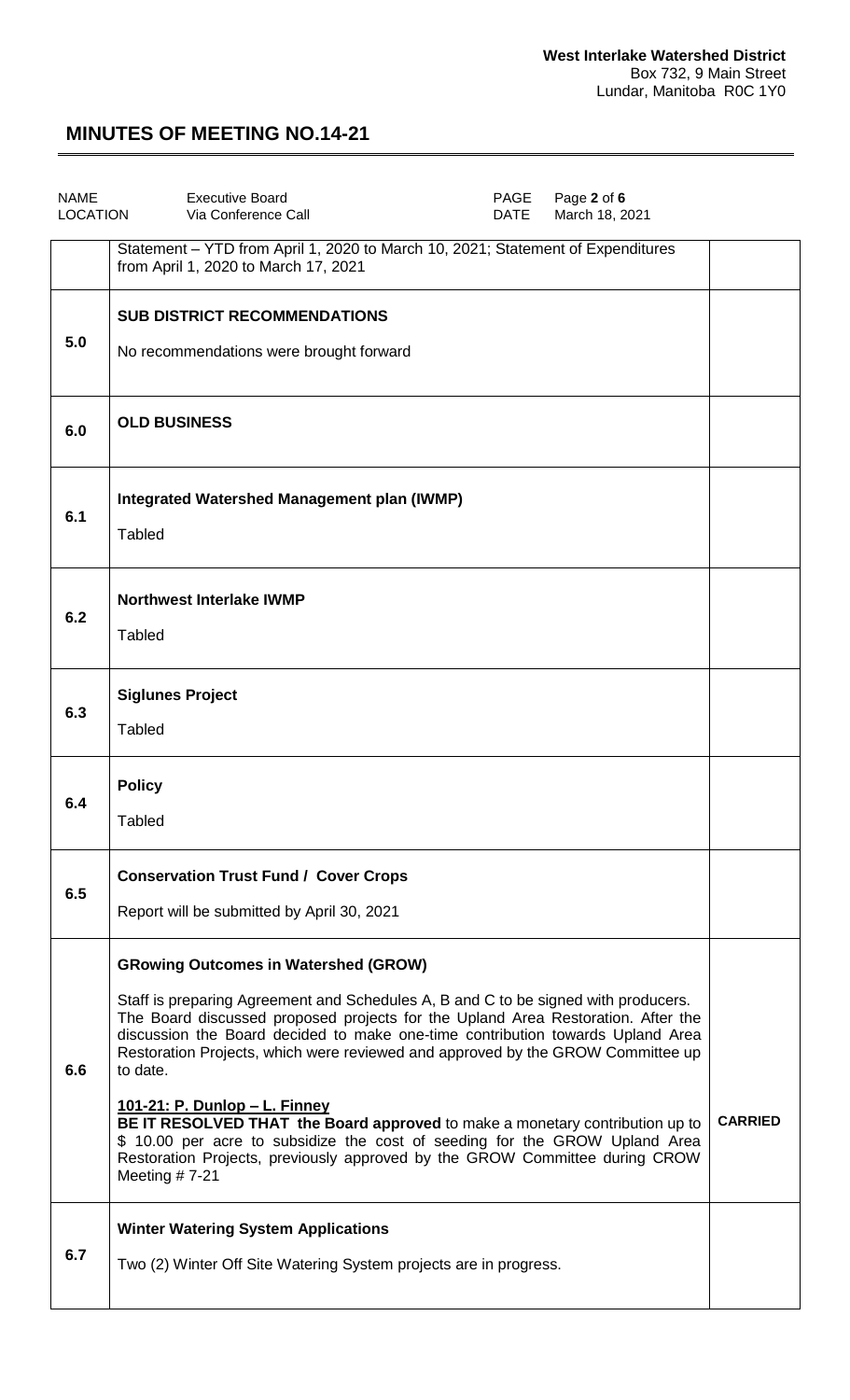| <b>NAME</b><br><b>LOCATION</b> | PAGE<br>Page 3 of 6<br><b>Executive Board</b><br><b>DATE</b><br>Via Conference Call<br>March 18, 2021                                                                                                                                                                                                                                                                                                                                                                                   |                |
|--------------------------------|-----------------------------------------------------------------------------------------------------------------------------------------------------------------------------------------------------------------------------------------------------------------------------------------------------------------------------------------------------------------------------------------------------------------------------------------------------------------------------------------|----------------|
| 6.8                            | Tree Program 2020/2021<br>Distribution will begin in May 2021                                                                                                                                                                                                                                                                                                                                                                                                                           |                |
| 6.9                            | Oak Hammock Marsh Wetland Ecovan<br>Two more schools are scheduled for April and May 2021.                                                                                                                                                                                                                                                                                                                                                                                              |                |
| 6.10                           | <b>Irrigation Plow</b><br>The Board presented with updated application and consent form, which will be signed<br>by the producer at the time of pick-up.<br><u> 102-21: J. Bittner - L. Finney</u><br>BE IT RESOLVED THAT the Board approved Water Pipeline Plow Rental Form<br>The Board discussed the possibility to order and to store spare parts for the plow on<br>hands to minimize wait time for maintenance and repairs.                                                       | <b>CARRIED</b> |
| 6.11                           | Eco Canada / Casual Employee<br>The WIWD submitted Reports for Environmental Specialist and GIS Specialist. Final<br>payment will be received after the end of term.                                                                                                                                                                                                                                                                                                                    |                |
| 6.12                           | <b>GROW Trust</b><br>GROW proposal for 2021-2023 submitted on February 19, 2021. Requested amount<br>will be over \$400,000.00                                                                                                                                                                                                                                                                                                                                                          |                |
| 6.13                           | Ag Action Program / Environmental Farm Plan (EFP)<br>The Riparian Area Restoration and Enhancement Projects approved by the Ag Action<br>Program for \$81,550.00 will begin after April 1, 2021.                                                                                                                                                                                                                                                                                        |                |
| 6.14                           | <b>Promotional Items</b><br>Order for four (4) jackets for the staff, and one hundred (100) hats with WIWD Logo<br>has been received.                                                                                                                                                                                                                                                                                                                                                   |                |
| 6.15                           | <b>Advertising</b><br>An advertisement has been placed in Courage K-9 magazine for 2021.<br>The Board discussed an option to place an advertisement for the GROW Activities<br>and the WIWD Programming on CFRY Radio. Staff to collect quote for 30 seconds<br>commercial advertisement on the radio for few consecutive days.<br>103-21: B. Sigfusson - J. Bittner<br>BE IT RESOLVED THAT the Board approved to place a 30 seconds Ad on CFRY<br>Radio for the amount of up to \$2000 | <b>CARRIED</b> |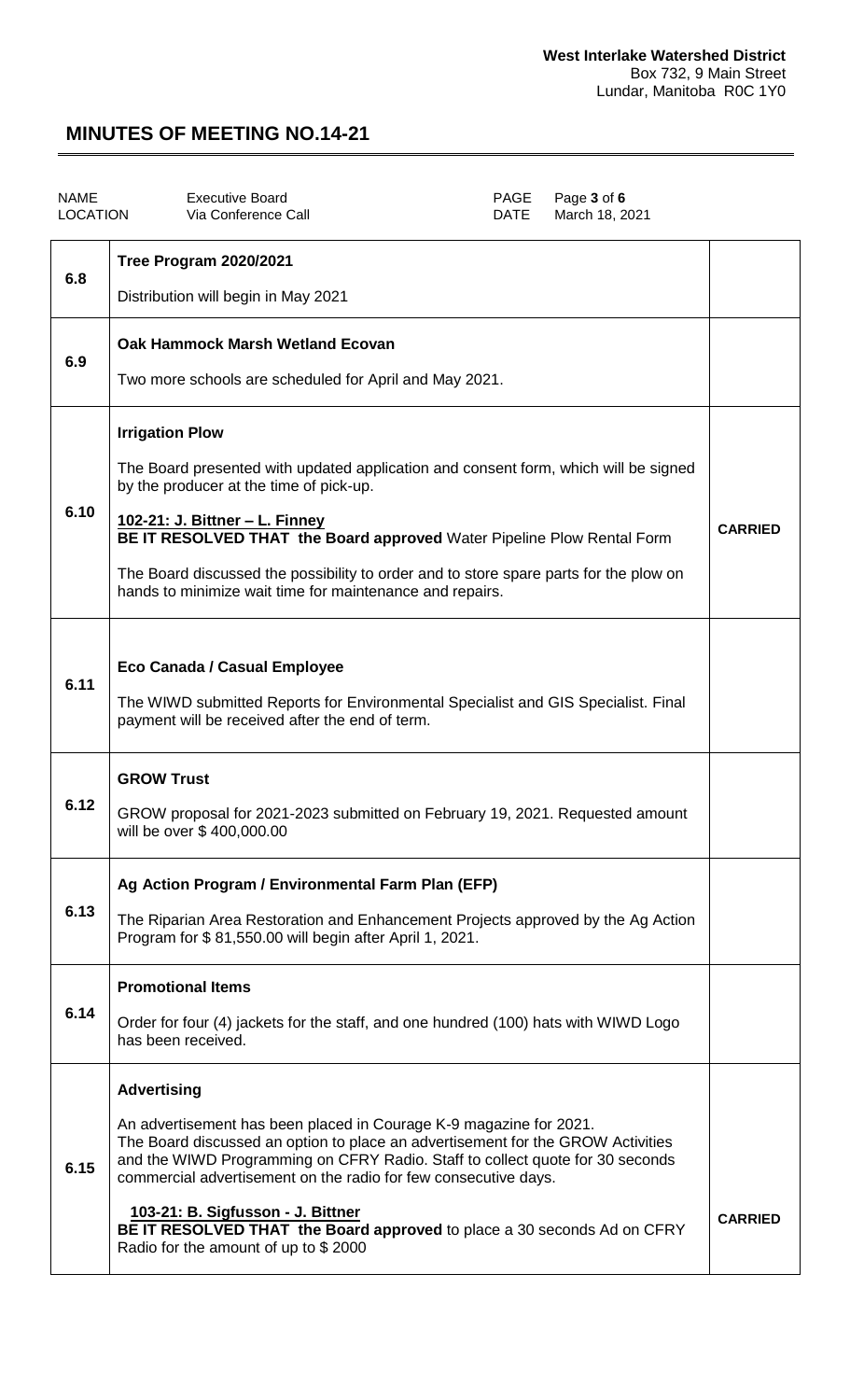| <b>NAME</b><br>LOCATION | <b>Executive Board</b><br>Via Conference Call                                                                                                                                                                                                                                                                                                                                                                                                                                                                                                              | PAGE<br><b>DATE</b> | Page 4 of 6<br>March 18, 2021 |                |
|-------------------------|------------------------------------------------------------------------------------------------------------------------------------------------------------------------------------------------------------------------------------------------------------------------------------------------------------------------------------------------------------------------------------------------------------------------------------------------------------------------------------------------------------------------------------------------------------|---------------------|-------------------------------|----------------|
| 6.16                    | 2021-2022 Budget<br>Interim Budget 2021-2022 has been submitted, comments were received and<br>announced to the Board.<br>The Board reviewed the Well Chlorination Program Application.<br><u> 104-21: P. Dunlop – L. Finney</u><br>BE IT RESOLVED THAT the Board approved Well Chlorination Program<br>Application                                                                                                                                                                                                                                        |                     |                               | <b>CARRIED</b> |
| 6.17                    | <b>Green Team and Canada Summer Job</b><br>The WIWD submitted applications for the wage subsidy programs to Green Team and<br>Canada Summer Job funding. Confirmations have not been received at this time.                                                                                                                                                                                                                                                                                                                                                |                     |                               |                |
| 6.18                    | <b>Conservation Trust 2021</b><br>The WIWD submitted proposal to the Conservation Trust for 2021-2023 on February<br>18, 2021, requesting funding of \$100,000.00 for soil health improvements projects.<br>The Board discussed if there will be a cap on proposed acres, as this program is<br>triggering more interest among the producers.<br>105-21: B. Sigfusson - L. Finney<br>BE IT RESOLVED THAT the Board approved to limit the number of eligible acres for<br>the Soil Health improvements projects to maximum 500 acres per producer per year. |                     |                               | <b>CARRIED</b> |
| 7.0                     | <b>NEW BUSINESS</b>                                                                                                                                                                                                                                                                                                                                                                                                                                                                                                                                        |                     |                               |                |
| 7.1                     | <b>Job Description</b><br>The Board discussed the necessity to create Human Resources Committee.<br>WIWD Manual (up to date) and HR Policy to be send to all Board Members.                                                                                                                                                                                                                                                                                                                                                                                |                     |                               |                |
| 7.2.                    | <b>Office Lease</b><br>Lease for office space is up to renewal term. More office space is available for rent in<br>the existing building. The Board discussed the subject.<br>106-21: B. Sigfusson - P. Dunlop<br>BE IT RESOLVED THAT the Board approved to rent 3 offices for one year.                                                                                                                                                                                                                                                                   |                     |                               | <b>CARRIED</b> |
| 7.3                     | <b>Virtual Meetings</b><br>Conference Call meeting platform will be offering only audio option for meetings.<br>Small monthly payments will be required to continue receiving video format.<br><u> 107-21: J. Bittner – L. Finney</u><br>BE IT RESOLVED THAT the Board approved to secure an online platform for<br>meetings for up to one year.                                                                                                                                                                                                           |                     |                               | <b>CARRIED</b> |
| 7.4                     | <b>Sign Locations</b><br>New GPS coordinates are collected for sign installations. Locations to be sent to all<br>Board Members for the review and the approval.                                                                                                                                                                                                                                                                                                                                                                                           |                     |                               |                |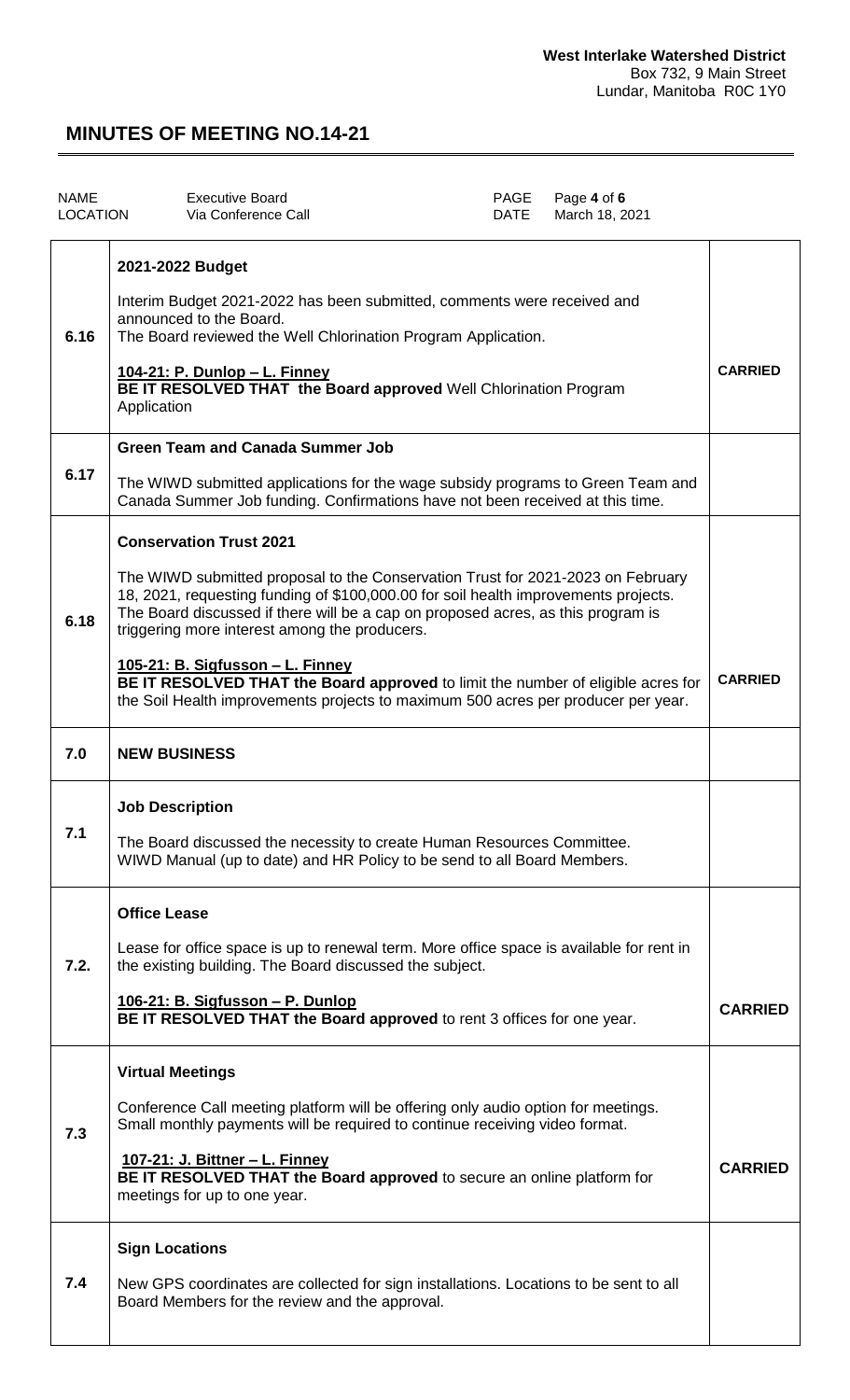| <b>NAME</b><br><b>LOCATION</b> |                  | <b>Executive Board</b><br>Via Conference Call | PAGE<br>DATE | Page 5 of 6<br>March 18, 2021 |  |
|--------------------------------|------------------|-----------------------------------------------|--------------|-------------------------------|--|
| 8.0                            | <b>REPORTS</b>   |                                               |              |                               |  |
| 8.1                            | Chairperson<br>. |                                               |              |                               |  |

| 12.0 | <b>ADJOURNMENT</b><br><u> 108-21: B. Sigfusson – L. Finney</u><br>BE IT RESOLVED THAT we adjourn at 11:07 a.m.                                                                                                                                                                                                                                                                                                                                                                                                                                                                                                                                                                                                                                                                                                                                                                                                                                                                                                                                                                                                                                                                                                                                                                                                                                                                                                                                                                                                                                                                                                                                                                                                                    | <b>CARRIED</b> |
|------|-----------------------------------------------------------------------------------------------------------------------------------------------------------------------------------------------------------------------------------------------------------------------------------------------------------------------------------------------------------------------------------------------------------------------------------------------------------------------------------------------------------------------------------------------------------------------------------------------------------------------------------------------------------------------------------------------------------------------------------------------------------------------------------------------------------------------------------------------------------------------------------------------------------------------------------------------------------------------------------------------------------------------------------------------------------------------------------------------------------------------------------------------------------------------------------------------------------------------------------------------------------------------------------------------------------------------------------------------------------------------------------------------------------------------------------------------------------------------------------------------------------------------------------------------------------------------------------------------------------------------------------------------------------------------------------------------------------------------------------|----------------|
| 11.0 | <b>NEXT MEETING:</b><br>April 15, 2021<br>9:00 A.M.<br>To be determined                                                                                                                                                                                                                                                                                                                                                                                                                                                                                                                                                                                                                                                                                                                                                                                                                                                                                                                                                                                                                                                                                                                                                                                                                                                                                                                                                                                                                                                                                                                                                                                                                                                           |                |
| 10.0 | <b>CORRESPONDENCE</b><br>$\triangleright$ Brief information pertaining to drone. Staff to collect more information and price<br>lists:<br>Information regarding ArcGIS Pro Foundation Training (March 1-2);<br>➤<br>Outlet Channels Newsletter - February 2021;<br>≻<br>Request from the RM of West Interlake to provide a Letter of Support to the Fish<br>➤<br>and wildlife Enhancement Fund for the proposed project in the area of Nina<br>Lake;<br>> Inquiry from B. Myskiw pertaining to shelterbelts program. Proposed property is<br>outside the WIWD Boundaries;<br>$\triangleright$ Submission on the proposed Nutrient Concentration and Loading Targets for<br>Lake Winnipeg and its Tributaries Regulation under Water Protection Act;<br>> GROW Flyer and Programs Flyer. Flyers were sent to all municipalities;<br>Request from Alf Cuthbert School for a donation towards the project which will<br>➤<br>support flowers and bee population;<br>Information pertaining to upcoming "Communication about Habitat Stewardship<br>➤<br>on Agricultural Lands" workshop (March 8-9, 2021);<br>Announcement and flyer about the Cheerios-Xerces Pollinator Habitat Program<br>➤<br>2021;<br>> Email from A. Belanger pertaining potential Wetland Enhancement Project.<br>Project located in the RM of Rockwood, which is not a contributor to the WIWD;<br>> Email from L. Nicol pertaining to GROW Communications Proposal, MAW<br><b>Committee and Conference Committee;</b><br>Inquiry from J. Oake regarding potential habitat enhancements on SW & NW 1-<br>➤<br>22-5W. Property will be inspected and observed once the ground is cleared from<br>the snow;<br>$\triangleright$ Subscription to Country Guide; |                |
| 9.0  | <b>IN CAMERA DISCUSSION</b><br>N/A                                                                                                                                                                                                                                                                                                                                                                                                                                                                                                                                                                                                                                                                                                                                                                                                                                                                                                                                                                                                                                                                                                                                                                                                                                                                                                                                                                                                                                                                                                                                                                                                                                                                                                |                |
| 8.4  | <b>Watershed Planner Report</b><br>N/A                                                                                                                                                                                                                                                                                                                                                                                                                                                                                                                                                                                                                                                                                                                                                                                                                                                                                                                                                                                                                                                                                                                                                                                                                                                                                                                                                                                                                                                                                                                                                                                                                                                                                            |                |
| 8.3  | <b>Manager Report</b><br>Brief verbal update                                                                                                                                                                                                                                                                                                                                                                                                                                                                                                                                                                                                                                                                                                                                                                                                                                                                                                                                                                                                                                                                                                                                                                                                                                                                                                                                                                                                                                                                                                                                                                                                                                                                                      |                |
| 8.2  | <b>MAW Rep Report</b><br>N/A                                                                                                                                                                                                                                                                                                                                                                                                                                                                                                                                                                                                                                                                                                                                                                                                                                                                                                                                                                                                                                                                                                                                                                                                                                                                                                                                                                                                                                                                                                                                                                                                                                                                                                      |                |
|      | N/A                                                                                                                                                                                                                                                                                                                                                                                                                                                                                                                                                                                                                                                                                                                                                                                                                                                                                                                                                                                                                                                                                                                                                                                                                                                                                                                                                                                                                                                                                                                                                                                                                                                                                                                               |                |